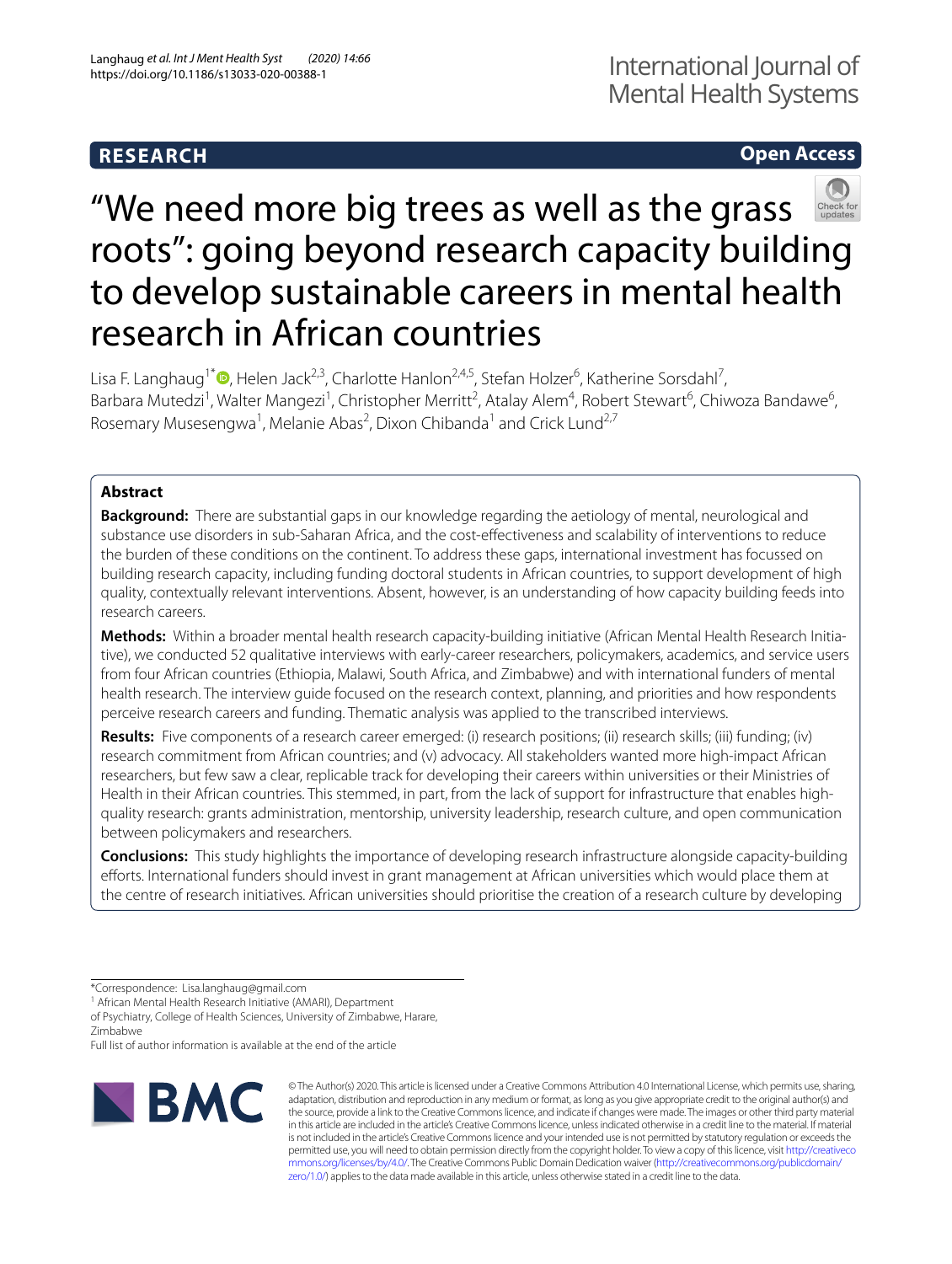and promoting well-defned research tracks for both clinicians and academics, investing in grant management, and raising the profle of research within their institutions.

**Keywords:** Global mental health, Africa, Research Policy, Research funding, Research capacity strengthening

#### **Key messages**

- Researchers from African countries should take a leading role in international research collaborations to address inherently inequitable relationships.
- Governments of African countries should invest funds and human resources in mental health research, enabling development of evidence-based policies to reduce research and treatment gaps.
- Specifc research career pathways in mental health research need to be fashioned in order to retain junior researchers in their home countries and become future leaders.

#### **Background**

Globally, mental, neurological, and substance use (MNS) disorders are the leading cause of health disability [\[1](#page-12-0)] and in the most recent Global Burden of Disease Study 2017, mental and substance use disorders accounted for 6.7% of the global disease burden  $[2]$  $[2]$ . This remains critical as mental health conditions impact not only most of the major health problems including HIV, maternal and child health, adolescent sexual health, and many noncommunicable diseases (diabetes, obesity, cardiovascular diseases) but also reaches beyond that, playing a key role when addressing human rights abuses, DALYS, and mortality [\[3](#page-12-2)]. Despite this high burden of disease, and the fact that 85% of the worlds' population lives in LMICs, research capacity in mental health is generally limited, particularly in sub-Saharan Africa. This results in an even larger gap in MNS research, particularly research on interventions and care delivery systems [\[4\]](#page-12-3). Globally, only 1% of mental health research has been conducted in all low-income countries and 10% in middle-income countries [[5\]](#page-12-4), with 80% of this research coming from South Africa. Collaborative authorship also refects this bias: when publications concerning health in sub-Saharan Africa include authors from the US, Canada, and Europe, only 23% of frst authors are from the country of focus, and 13.5% of papers have no local co-authors  $[6]$  $[6]$ .

Many factors contribute to the lack of mental health research in Africa, including few opportunities for training and mentorship at African institutions; lack of integration of mental health into general medical settings, which limits opportunities for funding and interdisciplinary collaboration with other, better supported felds such as HIV and maternal and child health; minimal funding and institutional support; and the lack of a critical mass of MNS researchers and leaders [\[5](#page-12-4),  $7-9$  $7-9$ ]. The small number of researchers, limited training opportunities for researchers, and lack of journals from African countries makes it difficult for their voices to be present in the international academic discourse on mental health  $[10]$  $[10]$  $[10]$ . It is particularly important for their voices to be part of this discourse because of the important sociocultural and contextual expressions of mental distress and illness [[11\]](#page-12-9). International consensus on mental health research priorities agrees that these context-specifc factors should inform intervention development and implementation [\[12](#page-12-10)].

In recent years, a number of mental health research capacity-building programs have been implemented in Africa to address this gap. These programs have worked to build the clinical and research capacity of medical school departments, including a psychiatry department in Zimbabwe [\[13–](#page-12-11)[15\]](#page-12-12); provided small grants, external supervision and mentorship for LMIC PhD students within ongoing trials and projects [\[4](#page-12-3), [16](#page-12-13), [17](#page-12-14)]; and supported post-graduate programmes in African countries: for example, the MPhil in Public Mental at the University of Cape Town and PhD programme in mental health epidemiology at Addis Ababa University. Other linked research programmes have included a strong capacity building component, for example the Africa Focus on Intervention Research for Mental health (AFFIRM) [[16](#page-12-13), [18,](#page-12-15) [19](#page-12-16)], Emerging Mental health systems in low and middle-income countries (EMERALD) [\[4](#page-12-3)], Partnership for Mental health Development in sub-Saharan Africa (PaM-D) [[20\]](#page-12-17) and the Programme for Improving Mental health carE (PRIME) [\[17](#page-12-14)]. Most recently, the African Mental Health Research Initiative (AMARI) has, as its primary focus, the support of postgraduate researchers in four African countries: Ethiopia, Malawi, South Africa, and Zimbabwe [[21\]](#page-12-18).

These programs have primarily focused on training in research methods, external supervision and dissemination of fndings and have led to the growth of academic departments that focus on mental health. However, it has been well documented that recruitment and retention of healthcare professionals in LMICs is challenging given the resource-constrained environments and opportunities to fnd work in HICs [[13,](#page-12-11) [22,](#page-12-19) [23\]](#page-12-20). Qualitative studies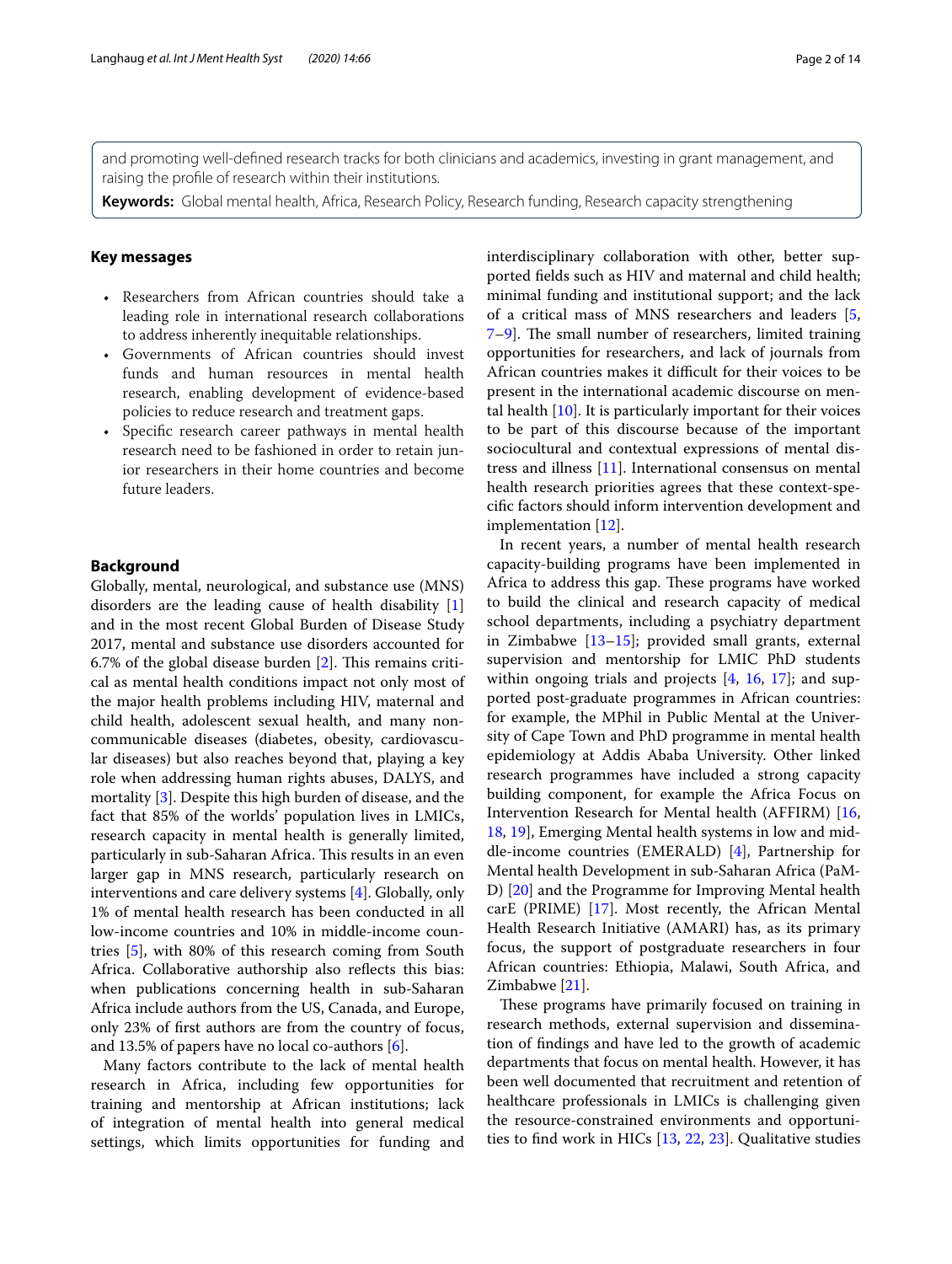on recruitment and retention of mental health workers (primarily those who provide clinical care) in Ghana [[24](#page-12-21)] and Zimbabwe [[13\]](#page-12-11) have highlighted the importance of opportunities for ongoing professional development and career advancement. Despite the attention to building research capacity in mental health, there has been less focus on creating career pathways that support researchers to remain in low-resource settings.

Accordingly, the aim of this study was to explore research priorities, the funding environment, and career pathways for MNS researchers across four African countries (Ethiopia, Malawi, South Africa and Zimbabwe) participating in AMARI [\(https://amari-africa.org/](https://amari-africa.org/)).

#### **Methods**

#### **Programme and setting**

The African Mental Health Research Initiative (AMARI) is a collaboration among four African universities (Addis Ababa University, University of Cape Town, University of Malawi College of Medicine, and University of Zimbabwe College of Health Sciences) and universities in the United Kingdom (King's College London, the London School of Hygiene and Tropical Medicine, and the Liverpool School of Tropical Medicine) that aims to support the development of high-calibre MNS researchers who conduct research that meets the needs of the four host countries: Ethiopia, Malawi, South Africa, and Zimbabwe. AMARI is recruiting and training 48 MNS research fellows at master's, PhD and post-doctorate levels, with the intent of equipping them with the necessary research, teaching and leadership skills to build a viable and sustainable research network in the African region. With fnancial support from AMARI, fellows enroll in a PhD or master's program at an African university. Fellows have local primary supervisors with some receiving additional support from international supervisors. Fellows attend short courses on research methods, research career development, developmental mentoring and academic writing that may not be available at their home institutions [\[21\]](#page-12-18). AMARI is building capacity to deliver these courses within each country for the ongoing development of research and leadership skills.

While a detailed brief on each university can be found in the Additional file  $1$ : Appendix A, there are some important features to highlight concerning previous experience with research capacity building partnerships between the universities involved in AMARI. All four universities collaborated in AFFIRM, a research and capacity building initiative that supported MPhil fellowships, funding four PhD students nested within AFFIRM trials, and short courses in specialist research skills [\[16](#page-12-13), [18\]](#page-12-15). The universities in South Africa and Ethiopia were part of PRIME, a LMIC-led partnership which provided research evidence for the development, implementation and scaling up of integrated district mental healthcare plans in fve countries with 21 PhD students nested within PRIME  $[25]$  $[25]$ . These two universities, together with the University of Ibadan and Makerere University, were also involved in EMERALD (Emerging mental health systems in low- and middle-income countries), which also included capacity building for emerging mental health researchers and supported nine PhD students from LMICs, six of whom were from Africa  $[4]$  $[4]$ . The University of Cape Town and Stellenbosch Universities also host a master's course in public mental health that recruits students internationally, and specifcally from all across Africa. In addition, the Centre for Global Mental Health at King's College London enjoys a bidirectional capacity-building relationship, with Addis Ababa University in Ethiopia contributing to lectures and hosting of MSc students in Ethiopia. Since 2011, Addis Ababa University has run a PhD programme in mental health epidemiology. Prior to the start of AMARI, partners from King's College London and Liverpool have had long-established research and capacity building partnerships of over 10 years with the University of Zimbabwe [[14\]](#page-12-23).

#### **Study design and sampling**

We conducted a qualitative study, comprising semistructured interviews with key informants. Authors used their position as international and national leaders in mental health (CH, AA, DC, WM, RS, CB, SH, KS, CL) to purposively select participants who represented infuential stakeholders in the mental health feld in each of the four countries and included leaders from academia, government, clinical practitioners, service users, and AMARI fellows. Participants and interviewers were of both genders. All fellows were included if they were registered for a PhD or a Post-Doctoral fellowship with AMARI and had been a part of the programme for at least 2 years. These fellows were felt to be further along in their research careers than the MPhils students. Country teams used their contextual knowledge to select participants with expertise and experience who could offer a broad range of perspectives. Chain referral sampling was used to obtain additional contributors  $[26]$  $[26]$  $[26]$ . Participants were then invited to take part in the study. All interviewers (SH, CH, WM, HJ, KS, CM) were experienced in qualitative interviewing. Within the four countries, interviewers were familiar with the stakeholders they engaged. However, AMARI fellows were interviewed by someone external to the programme (BM). In addition, leading international funding organisations that support global health research were approached to take part in the interviews (CM, HJ). Both in-country and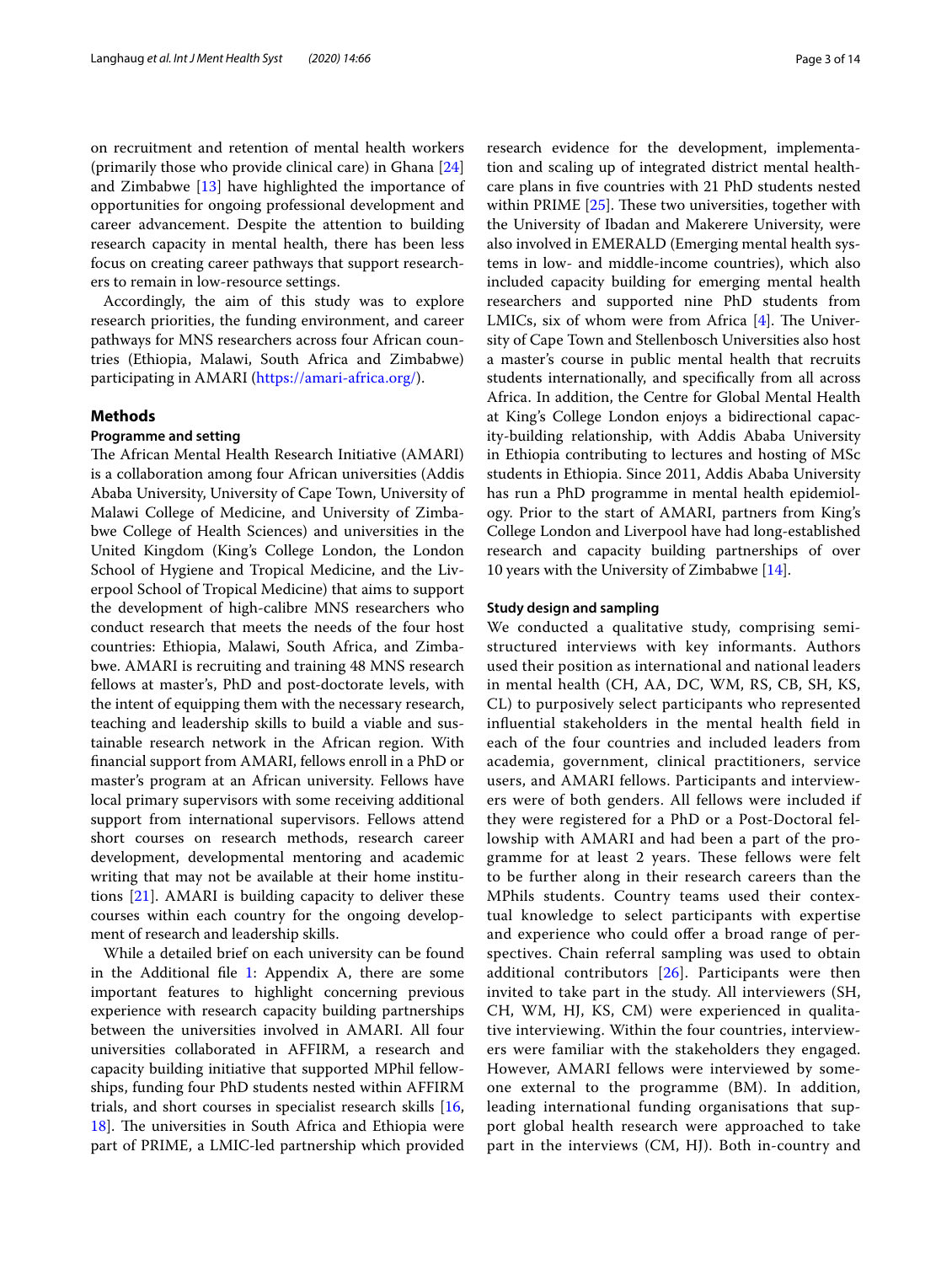international participants were included because partnerships between local and international stakeholders are likely to be important for ongoing development of MNS research capacity in the region.

## **Data collection**

AMARI investigators conducted all interviews in English using semi-structured interview guides that focused on how research priorities are set, how research is funded, research careers, the relationship between academia and government, and challenges that early-career researchers face. On average, each interview took about an hour. The interview guide was modifed for each group: (1) international funders, (2) LMIC academics and policymakers, and (3) AMARI fellows (see Additional fle [2:](#page-11-1) Appendix B for a sample guide). Interviews were conducted privately either in-person or via Skype and no repeat visits to participants were deemed necessary. All interviews were recorded, transcribed by an independent contractor, and then checked by the interviewers for clarity. As the transcripts were clear, participants were not asked to review them.

#### **Data analysis**

Two independent researchers (LL, BM) applied thematic analysis to the interviews [\[27\]](#page-12-25). One of them (LL) is a PhD supervisor for some of the AMARI fellows; the second (BM) has a background in medical anthropology. This combination allowed for both an external and internal lens to be employed during analysis. Following transcription, one author (LL) read through the transcripts in their entirety. Three randomly selected transcripts were then read and inductively assigned thematic codes. LL and BM then compared their independently developed code lists to create a joint code sheet which was used to code the remaining transcripts. During coding, which was done manually, three new codes were added; transcripts that had been coded previously were re-read to see if these codes were present. Following analysis, it was agreed that theoretical data saturation had been reached [[28\]](#page-12-26).

Ethical approval was obtained from the Institutional Review Board of the College of Health Sciences, Addis Ababa University (Ethiopia), the College of Medicine Research and Ethics Committee (COMREC) in Malawi, the Human Research Ethics Committee (HREC), Faculty of Health Sciences at the University of Cape Town (South Africa), the Medical Research Council of Zimbabwe (Zimbabwe), and the Research Ethics Committee (REC) at King's College London. Written informed consent was obtained from all participants before the interview took place.



#### <span id="page-3-0"></span>**Results**

In total, 46 interviews were conducted with academic leaders, policymakers, clinicians, AMARI fellows, and service users from across the four countries (see Fig. [1](#page-3-0)); two AMARI fellows did not respond to the invitation for an interview (Malawi and Ethiopia). Of the 12 international funding organizations approached, six agreed to be interviewed. Three of them did not respond to the invitation and three others did not feel they had anyone who could discuss mental health.

Five components of a research career emerged from the coding process: (i) research positions; (ii) research skills; (iii) funding; (iv) LMIC research commitment; and (v) advocacy. Table [1](#page-4-0) lists additional key quotes that support these thematic areas.

## **Research positions**

All AMARI PhD Fellows were keen to pursue research careers, but many struggled to see how they could achieve this. "*It's a new area in our country. People*  haven't had careers in research." (AMARI Fellow 6). There was also some concern that the feld was still highly stigmatized (see Table [1,](#page-4-0) 1.1).

Respondents felt that positions for researchers could arise from three arenas: academia, clinical settings, and government. Except in South Africa, academics and fellows stated that the primary focus of academia was teaching. They believed that there is good reason for this, given the dearth of clinical staf. Some fellows emphasised that their academic career tracks were limited to teaching and mentoring students; they were uncertain of the link between research and what they considered academic work, which primarily consisted of teaching (see Table [1,](#page-4-0) 1.2a–c). As mental health practitioners were already a scarce commodity and funding for research was limited, physician fellows especially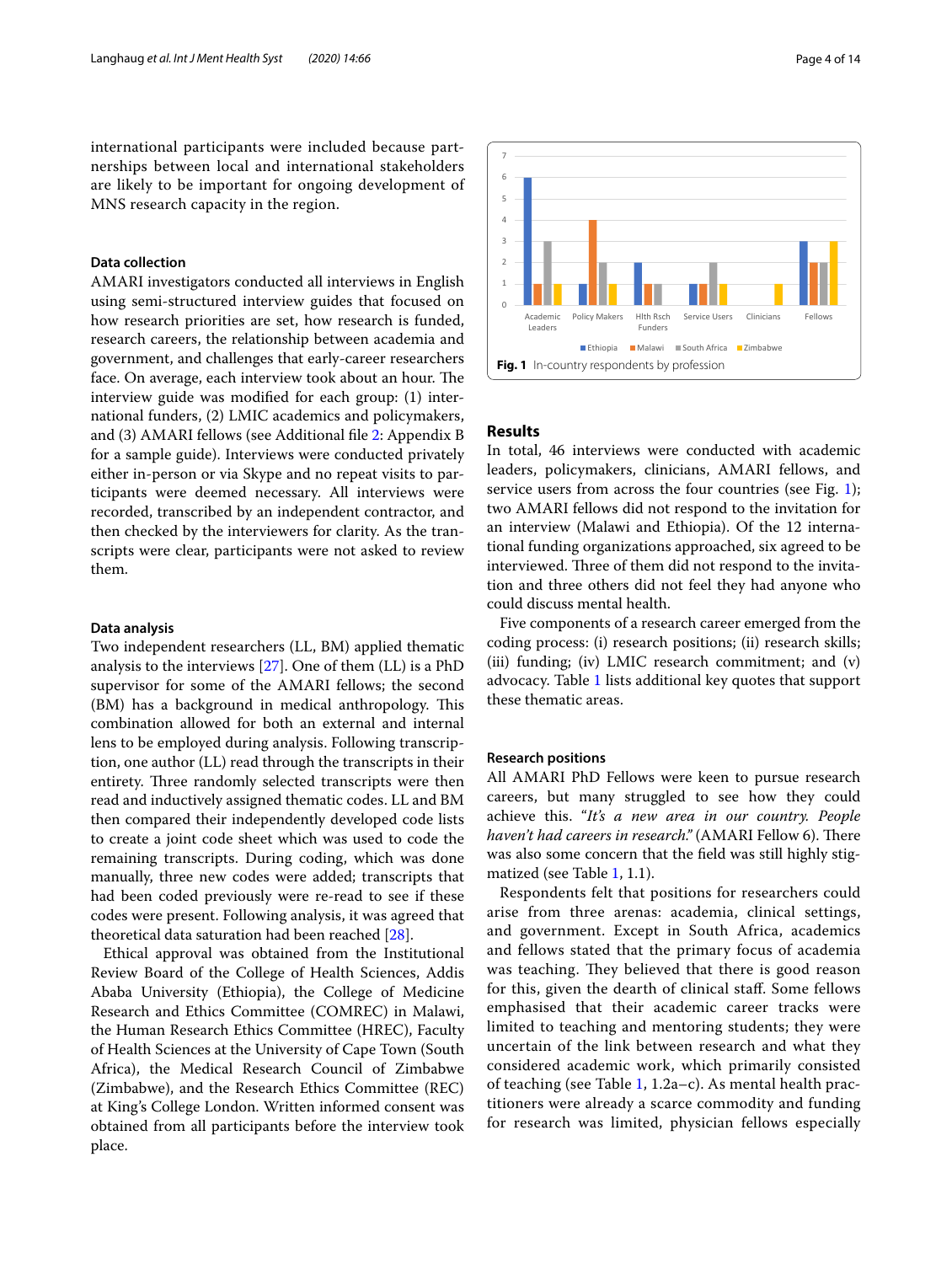## <span id="page-4-0"></span>**Table 1 Additional qualitative data from respondents**

## 1. Research positions: Landscape for fnding jobs to conduct research 1.1 "Basically its stigma and discrimination on both the health care workers as well as the patients themselves… because you know what,… the fear of … being stigmatised in the clinics or community will actually hamper research…even as a researcher, if you are working in the feld [of mental health] you are assumed to also sufer from the issue."(8, programme Fellow) 1.2a "It's a very fragile pathway. (programme Fellow 4) 1.2b "…because of the current socio-economic situation, the university has not been recruiting an optimum number of lecturers. So, I am sure even for those posts that would be available, ... it may be difficult for the system to actually absorb all [the] PhD graduates." (programme Fellow 9) 1.2c "And it seems as if it's mostly academic work or lectureship or lecturing… there isn't a strict or set out career pathway for someone who would be interested in, in lots of research… (programme Fellow 10) 1.3 "…it will always be in confict with my colleagues because people will say, 'no, he is too busy with research but he is not doing his clinical work,' and the HR [human resources staff] will be on my neck to say, 'you were employed as a clinician; what are you doing?'" (programme Fellow 6) 1.4 "No, l am not aware of part time jobs but actually there is, ah, regulation that you can be hired like for 50% or 70% or 30%, but l don't think we are using it properly. Maybe people don't know or we are not encouraging it." (academic leader 5, Ethiopia) 1.5a "I think to start with here may be need to academia and policy makers to work hand in hand to actually develop a national research strategy for MNS" (programme Fellow 9) 1.5b "I see the Ministry of Health is really operational and with a lot of service delivery and I don't think there is much space for research funding within that structure." (programme Fellow 4) 2. Research skills: developing the necessary skills to get research jobs, with focus on the need for mentorship 2.1 "How do l build that perimeter of support so that l can train people who can really develop into highly skilled researchers in an African setting with knowledge of artillery resources, with knowledge of working in low income settings, … working with complicated systems or non-existing systems. But the quality has to be good, because they are going to be the generation who will train the next lot, and [so on]" (academic leader 2, South Africa) 2.2 "Instead of developing the talents that l have as an individual, it's like, 'you have to do what l have done because it has worked for me.' Instead of me spreading my own wings l can't do that because they are like clipped all the time. ….And most of these other supervisors, it's like they don't want you to grow bigger than them." (programme Fellow 8) 2.3 "very few people for instance learn how to supervise and be supervised, how to be mentors." (academic leader 2, South Africa) 2.4 "l don't think everybody is cut out to be necessarily a good mentor, l think that supervision and mentoring skills are two diferent things so sometimes a very highly rated researcher might be excellent in terms of their academic content and strategic inputs but would not have the time or the hours to sit with a student and help mentor them and build capacity and check their analysis and assess them in a really practical level." (policy maker 1, South Africa) 2.5 "Advocate, advocate and talk about it and… join it with other areas. Like…for women's mental health, we can join it with the department of maternal and child health. And for adolescents, it can be family health. You can actually think of mental health in the HIV and AIDS [programmes]. those departments they [the researchers], they fnd it lucrative….because they get paid somehow."(programme Fellow 8) 2.6a "Even opportunities to travel and disseminate your research fndings … because in that case then you are also able to develop other networking partnerships and also learn a lot." (programme Fellow 5) 2.6b "for me I think it was based on the network that I had within [the programme], to also get mentoring from seasoned researchers. …Because …we have had time to interact with more senior researchers..and they have pointed out funding opportunities. And that has then stimulated my interest in also looking for funding opportunities… But I would say the momentum was through the senior [researchers] across the [programme] Consortium. (programme Fellow 9) 3. Funding: discussions about challenges that LMIC researchers face in accessing research funding 3.1 "It's amazing to see how they [a UK university] can pull together a team and bring in an extra consultant before you have even got the grant money to help put this huge grant together…" (programme Fellow 4) 3.2 "if it's a really small [LMIC] institution, they don't have the disposable income to be paid in arrears. So they want payment up front, and [we are] very resistant to doing that because of the risks involved." (programme officer, international funding agency 2) 4. Research commitment from the four African countries: how research is positioned within universities and ministries of health 4.1 "I think… in country governments have a responsibility to provide a strong university infrastructure through which we can fund great scientists and great science… and then we can then fund those academics to do the science part of their job and not the teaching part of their job." (international funding agency F4, head of section) 4.2 "But I think there's also a lot of local responsibility, um, for building research capacity. Because like you can build the capacity of, you know, one individual to use a really sophisticated, I don't know, statistical program. But if the university that they're at doesn't have a license for it, it doesn't really make sense." (international funding agency F1, programme officer,) 4.3 "But at the same time, we've got to make sure, that the stakeholders at both the government and the university levels in-country, are interested in providing that pathway, and working on developing that pathway for the researchers …Because, they're *not* going to stay, if it's not there." (international funding agency F5, head of section) 4.4 "I think if our government is serious about research [and] research capacity, they also need to review the size of their funding." (academic leader 2, South Africa)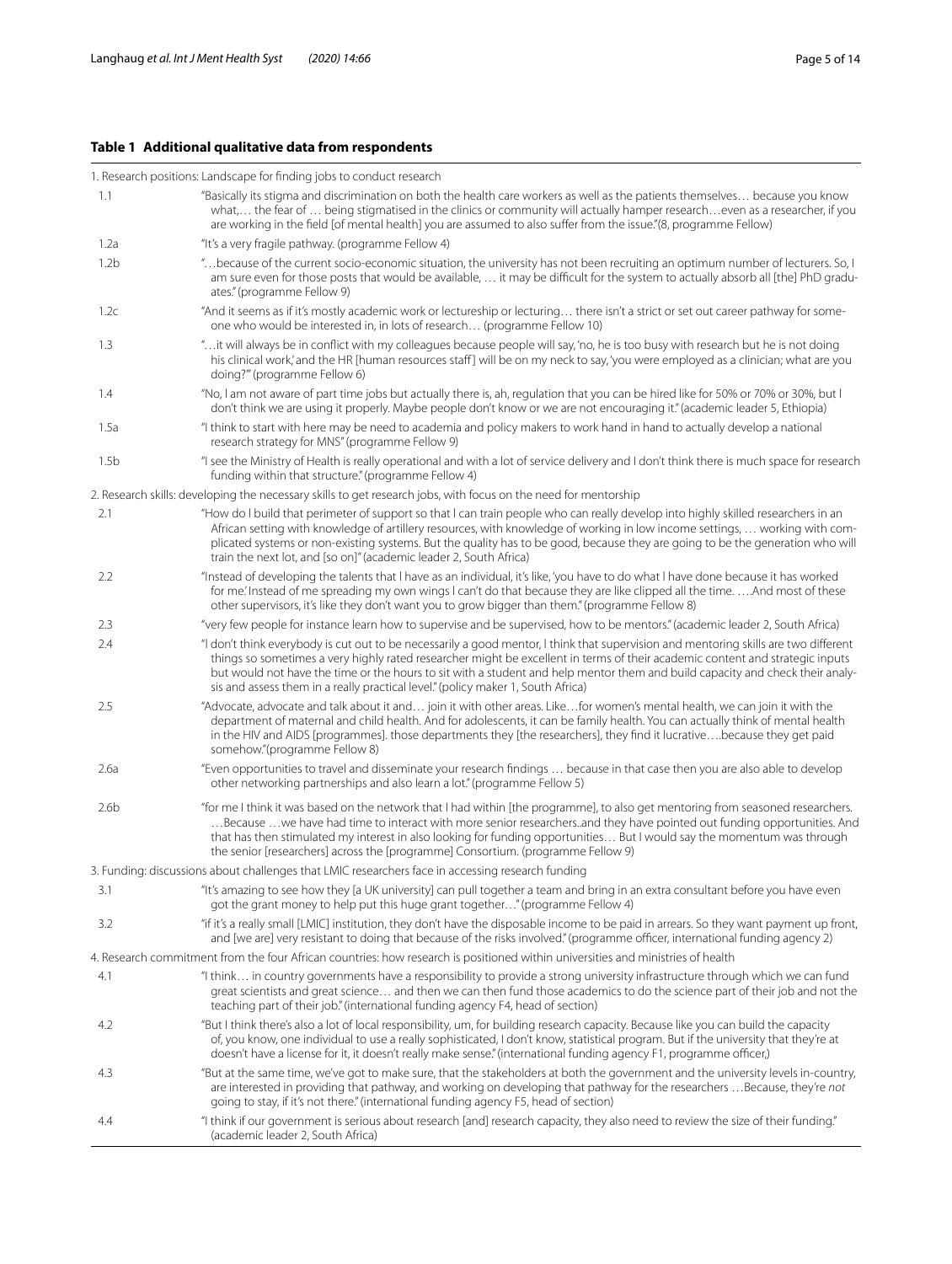## **Table 1 (continued)**

| 4.5              | "I think the lack of dedicated research funding at a local level, I think without having funds dedicated nationally to advance<br>research in any area including mental health then very few people will go into those areas, because then people do not know<br>what the future will be like." (academic leader 1, Malawi)                                                                                                                                                                                                                                                                                                                                                                                            |
|------------------|------------------------------------------------------------------------------------------------------------------------------------------------------------------------------------------------------------------------------------------------------------------------------------------------------------------------------------------------------------------------------------------------------------------------------------------------------------------------------------------------------------------------------------------------------------------------------------------------------------------------------------------------------------------------------------------------------------------------|
| 4.6              | "Government has set a priority to get 2000 [PhDs]. You have to invest in infrastructure so you recruit people to do PHDs and then<br>if you don't have the infrastructure you don't produce quality. So if you just recruit people and give them PHDs that's not going<br>to help in terms of quality of the training." (academic leader 5, Ethiopia)                                                                                                                                                                                                                                                                                                                                                                  |
|                  | 5. Advocacy: perspectives on the connection between research and policy                                                                                                                                                                                                                                                                                                                                                                                                                                                                                                                                                                                                                                                |
| 5.1              | "Because you can't just go and talk about the national budget, you can't just go and say, 'No, no, we should fund mental health.'<br>They will ask you, 'Is it a problem? How big is the problem? And why should we worry about the problem?' So we want to<br>havefacts." (MOH researcher 2, Malawi)                                                                                                                                                                                                                                                                                                                                                                                                                  |
| 5.2a             | "I think the researchers do communicate their work, but my issue is more on the messaging: what exactly is being said, how it is<br>being said, how its packaged." (policy maker 1, South Africa)                                                                                                                                                                                                                                                                                                                                                                                                                                                                                                                      |
| 5.2 <sub>b</sub> | "We need to put a human face, we need to explain it using a human story. For instance, a child having epilepsy, seizures, mild<br>fits starting at the age of 2 years. With \$1 per day treatment, no [more] fits or seizures. [She] can live a normal life without the<br>attendant stigma, without the attendant loss of school hours and stuff like that. And more importantly, without attendant inju-<br>ries and other complications of seizure disorder. If you put all those together for 2 years, 3 years how much is that: it's less than<br>less than \$200. I get a child that has less complications, normal IQ, [and] productive [in] society." (in-country rep for international<br>funder 2, Ethiopia) |
| 5.3              | "I would want a situation whereby right from the beginning when you are putting in your proposal you are actually involving the<br>policy makers." (programme Fellow 8)                                                                                                                                                                                                                                                                                                                                                                                                                                                                                                                                                |
| 5.4              | "[Research] is now more relevant than it was. When we look at the drafts of the current health sector strategic plan there is a lot<br>more of it now that's based on national research." (MOH policy maker 1, Malawi)                                                                                                                                                                                                                                                                                                                                                                                                                                                                                                 |
| 5.5              | "We don't have a lot of resources, we have to choose the interventions which are formed by robust evidence, not just formal<br>expert opinion" (MOH policy maker 4, Malawi)                                                                                                                                                                                                                                                                                                                                                                                                                                                                                                                                            |
| 5.6              | "We managed to use data from a youth depression programme as a way of advocating for the inclusion of mental health into the<br>school health programme." (MOH policy maker 3, Malawi)                                                                                                                                                                                                                                                                                                                                                                                                                                                                                                                                 |
| 5.7              | "From the different researches [conducted], we finally came up with an alcohol policy which is now at a level for approval. And<br>also studies done on tobaccohelped us to come up with a strategy." (policy maker 3, Zimbabwe)                                                                                                                                                                                                                                                                                                                                                                                                                                                                                       |
| 5.8              | "[when] integrating mental health, it was found out that epilepsy was [one of them most common] disorders to be seen at the<br>health centres So by availing the necessary drugs by training the health professionals at health centres and also making                                                                                                                                                                                                                                                                                                                                                                                                                                                                |

health centres….So … by availing the necessary drugs, by training the health professionals at health centres, and also making sure that we keep a track of them….this service has been integrated into primary health care in diferent areas. So, really knowing the magnitude of disease, the burden of disease really..set up policy so that we can … intervene in the right approach." (policy maker 1, Ethiopia)

could not envision how to build a research career in academia while continuing to practice:

*"I think [mental health clinicians'] workload is amazing and I can't think that at the moment they have enough time to do research, let alone… to write because the pressures that they have in terms of clinical work is just overwhelming." (academic leader 1, Malawi; see also Table [1,](#page-4-0) 1.3)*

Finally, a number of respondents highlighted that universities often lacked a route to allow clinicians to be part-time researchers within the university system (see Table [1](#page-4-0), 1.4).

"So, if you really want to improve efficiency in *research…, then you have to come up with a clear [career] pathway for [clinical academics] to go into." (academic leader 1, Ethiopia)'*

Some academic respondents, however, acknowledged that their universities were slowly recognising the importance of a balance between teaching and conducting locally relevant research. Similarly, a respondent from a funding organisation spoke about the need for a critical mass of researchers to sustain career structures:

*"So, you know what the pyramid is like for research: it's this huge attrition before you even get to PhD or MSc…. But fundamentally there are not enough people working at a senior level." (head of section, International funding agency 4)*

When international funders spoke about building research capacity, many saw the PhD as a frst step in a longer trajectory. A PhD would be followed by post-doctoral study, which would lead to an opportunity to lead smaller research, and eventually to larger research studies. Conversely, fellows spoke about never having considered a post-doctoral fellowship before learning about it through AMARI, and in-country academics were still scrambling to provide strong PhD programs. While the South African university had structures in place to support post-doctoral research, in other countries, "the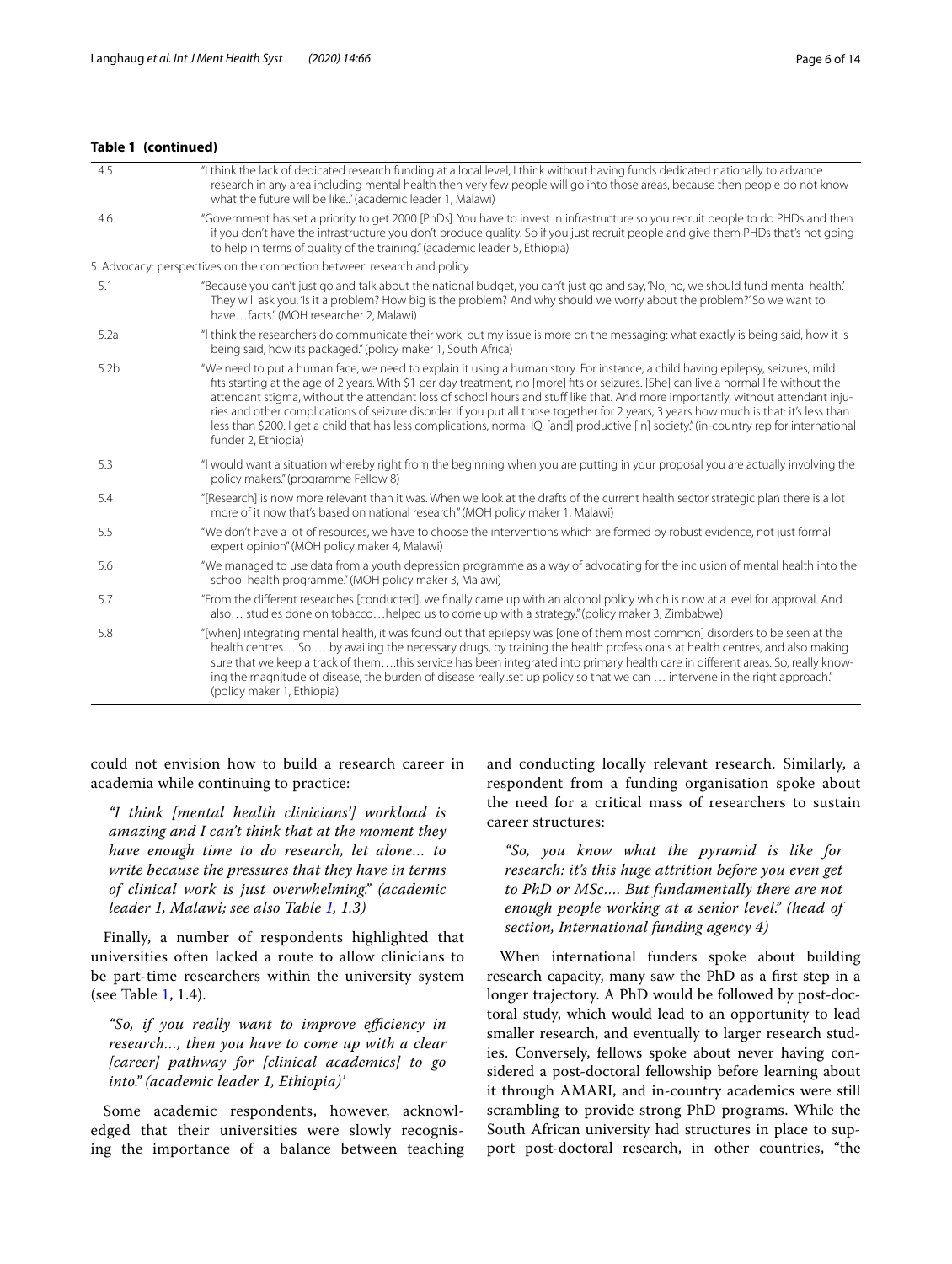resource limitation was so huge, it makes this postdoc a luxury." (academic leader 1, Ethiopia). While the Malawian university had begun to develop their postdoctoral programme, the university currently funded just six post-docs across all disciplines.

Interviewers asked academics, policymakers, service users, and fellows if there were career options for researchers in government. A number of academic and policy respondents believed this was possible and would increase government's ability to use research more proactively. Others expressed concern that bureaucratic efects within government settings would hinder their ability to conduct rigorous research, with one fellow stating*, "Once they get into ministry staf, they become the administrator, not the researcher."* (AMARI Fellow 3). Some fellows also worried that funding for research positions could not happen without changes at the policy level. These respondents felt that, at the outset, what was needed was better collaboration between researchers and policymakers (see Table [1,](#page-4-0) 1.5a, b)

## **Research skills**

Many respondents acknowledged that mental health research capacity was growing, in part due to the relatively new appreciation of mental health as a public health problem. Funders also acknowledged that competencies had improved. In Ethiopia, the department of psychiatry was seen as one department with the greatest number of publications, listed in the top 10 (out of 400): "*Tat is an indicator that there is a lot of research going on*." (academic leader 1, Ethiopia). However, most respondents acknowledged that capacity still needed further development.

Many respondents highlighted the important role of mentors in building research capacity (see Table [1](#page-4-0), 2.1). Fellows echoed the importance of mentoring: *"Mentoring is about helping me spread my wings, not following in a supervisor's footsteps."* (AMARI Fellow 8, see also Table [1](#page-4-0), 2.2). A few academics appreciated that mentoring required a particular mindset and was not an automatic skill for senior researchers (Table  $1, 2.3, 2.4$  $1, 2.3, 2.4$ ). They also noted a dearth of senior researchers to be mentors, and one respondent described the extraordinary burden of being a senior researcher in a LMIC:

*"It's not just [that] l am giving you two weeks of stats training or a month of research methodology training. l have a role to help create and build an infrastructure within which you can embed your research, develop your research, grow your research." (academic leader 2, South Africa)*

Some academics and one international funder suggested that one way of building a larger pool of in-country experts who could support up-and-coming researchers was to reach out to other disciplines. As one academic stated:

*"Te Department of Psychiatry has a group of researchers from diferent disciplines working together and we have seen some important publications and developments and improvements." (academic leader 3, Ethiopia)*

Fellows also reiterated the importance of integrating their work into other disciplines, because they felt it improved their funding opportunities (Table [1,](#page-4-0) 2.5) and made them feel less isolated. They talked about the value of networking, which leads to greater exposure to senior researchers who are potential mentors (see Table [1,](#page-4-0) 2.6a, b). International funders also discussed networking and shared how they put in this extra support for creating links:

*"And then I would say one of the most important things we do is we link researchers who have never had an [organisation] grant, with [individuals] who have… that experience and that guidance… is really invaluable." (head of section, International funding agency 5)*

#### **Funding**

Many in-country academics talked about the importance of funding for research careers:

*"l have had more than one post-doc come to me [who is] highly skilled, highly motivated, and say they think they need to stop doing research because they can't aford [it], because their families are expecting them to fund them." (academic leader 2, South Africa)*

International funding organisations also emphasized the importance of funding protected time to develop research:

*"We do have …an award…that buys their time to do research. Because that is invaluable, it's precious. It's really hard to do really strong, rigorous …quality research on nights and weekends." (head of section, International funding agency) 5*

International funders, however, highlighted that there is increasing funding for global mental health. As one funder shared,

*"[mental health] shot up the priority rankings within [our organisation] in the last 18 months…So… there would be a hell of a lot more research money foating around." (head of section, International funding*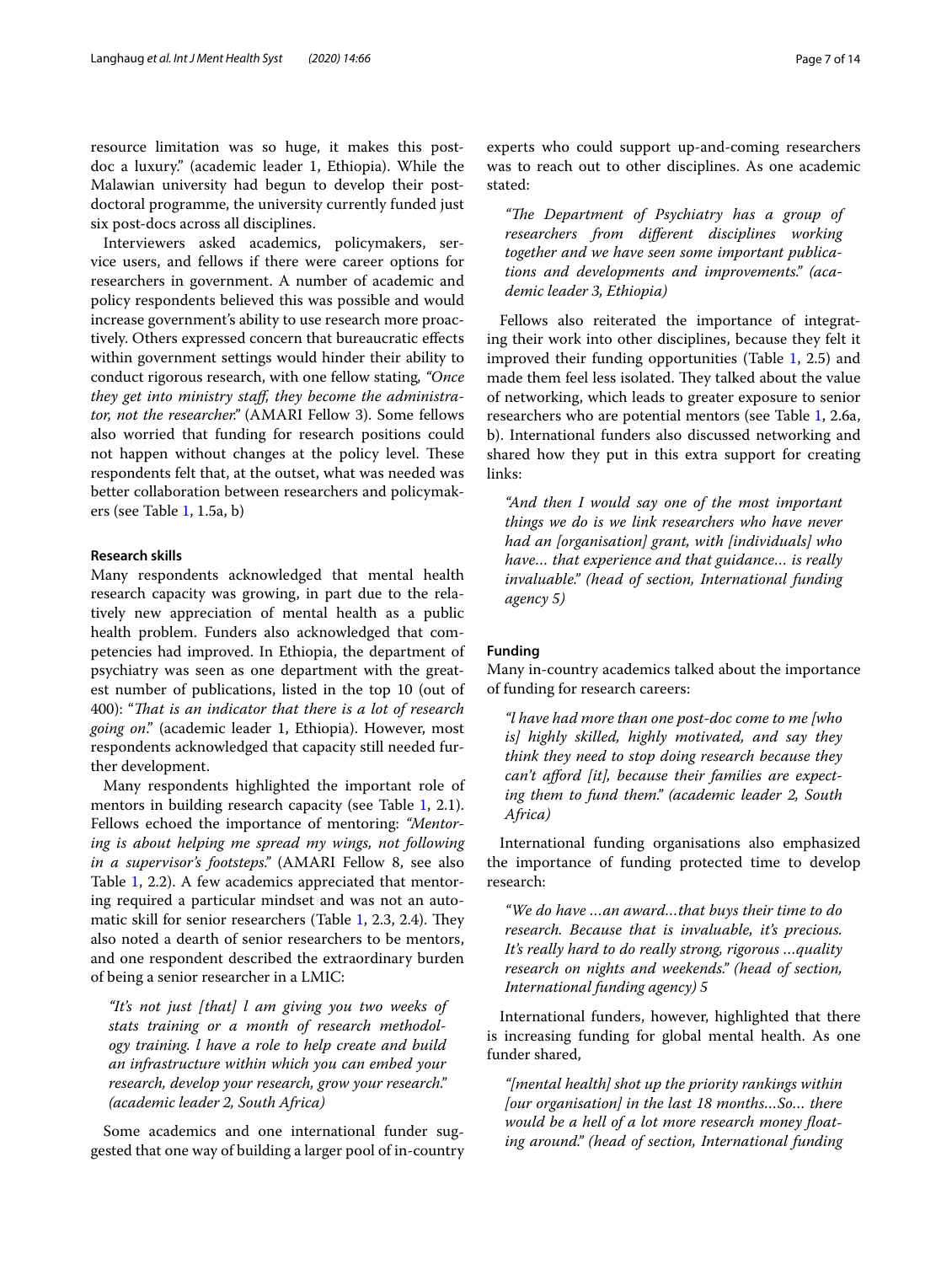#### *agency 4)*

Another international funder noted that applications to conduct mental health research from LMICs were still too few overall. This was, in part, attributed to challenges with research support and grant management in LMICs. One funder observed:

*"But [our funding and reporting] process … is very involved. And domestic [local, in-country] researchers have generally an office of sponsored programs or grants management, that helps them. Tat doesn't often occur in low- and middle-income countries. Researchers there have to do all of those pieces themselves." (head of section, International funding agency 5; see also Table [1](#page-4-0), 3.1)*

This led to funders having concerns about reporting when they awarded grants to LMICs:

*"Obviously, [my organisation] is accountable to this country's taxpayer, and we, have huge reporting requirements… so it's kind of a cyclical problem, because when you've received lots [of grants], then you have the experience of reporting and know what*  donors want." (programme officer, International *funding agency 2; see also Table [1](#page-4-0), 4.1)*

While all funders recognised the importance of funding research in LMICs, they employed diferent approaches for grant administration and management. Some international funders emphasised a more top down approach where capacity was 'injected' into countries. For example, one funder required that an institution from a highincome country lead grants in collaboration with LMIC institutions:

*"We mandate that they are partnered with institutions in LMICs. I think part of the reason is that in LMICs sometimes they don't have the … fnancial rigour. So, we feel comfortable giving large amounts of money to northern institutions [where] we know that they have … those fnancial systems that we need."* (programme officer, International funding *agency 2)*

Another donor's approach promoted existing capacity that needed to be "pulled out" or developed:

*"I think there's sort of two components of the way we run our programme that have been really important. One is the fact that we require low, middle income country institutions to be the lead grant holder.*" (programme officer, International funding *agency 1)*

Other funders talked about the need to build capacity of LMIC academics to submit successful grant applications. This support included recruiting experienced researchers as mentors, inviting applicants to discuss ideas ahead of writing their proposal, and setting up collaborative research hubs.

## **Low and middle‑income country research commitment**

While international funders understood their own critical role in funding research and building research capacity in LMIC, they felt there needed to be more of a push from in-country governments.

*"I think that anybody who does research in a lowand middle-income country has responsibility. …We attach research capacity-building to our research studies. But it's not a substitute for the country committing to building up its own research infrastructure." (head of section, International funding agency 5; see also Table [1,](#page-4-0) 4.1, 4.2, 4.3)*

Their emphasis was that research and research capacity needed to be viewed as integral to a country's development:

*"And recognising that research is an important part in the overall development agenda. So, it is not something that is luxurious, that can only be invested in when …you reach a certain development threshold." (programme officer, International funding agency 6)*

In Ethiopia, some academic respondents expressed frustration with a research culture that waited for others to come to them with resources:

*"So, from this side we have bigger [problems]: even when we set priority areas, we are not going forward to look for support or collaborative research teams outside." (academic leader 3, Ethiopia)*

Academics and policy makers across the four countries echoed this need for government to 'step up' and appreciate their role in building local research capacity and deepen their commitment:

*"l would say the greatest culprit is the ministry for failure to provide the resources for people to do mental health…research." (researcher in policy[1](#page-7-0) ; see also Table [1,](#page-4-0) 4.4, 4.5)*

In two countries, Ethiopia and Zimbabwe, respondents shared that governments have reacted to the need to enhance research capacity with a push to sizeably

<span id="page-7-0"></span> $\frac{1}{1}$  Country name was removed to preserve anonymity.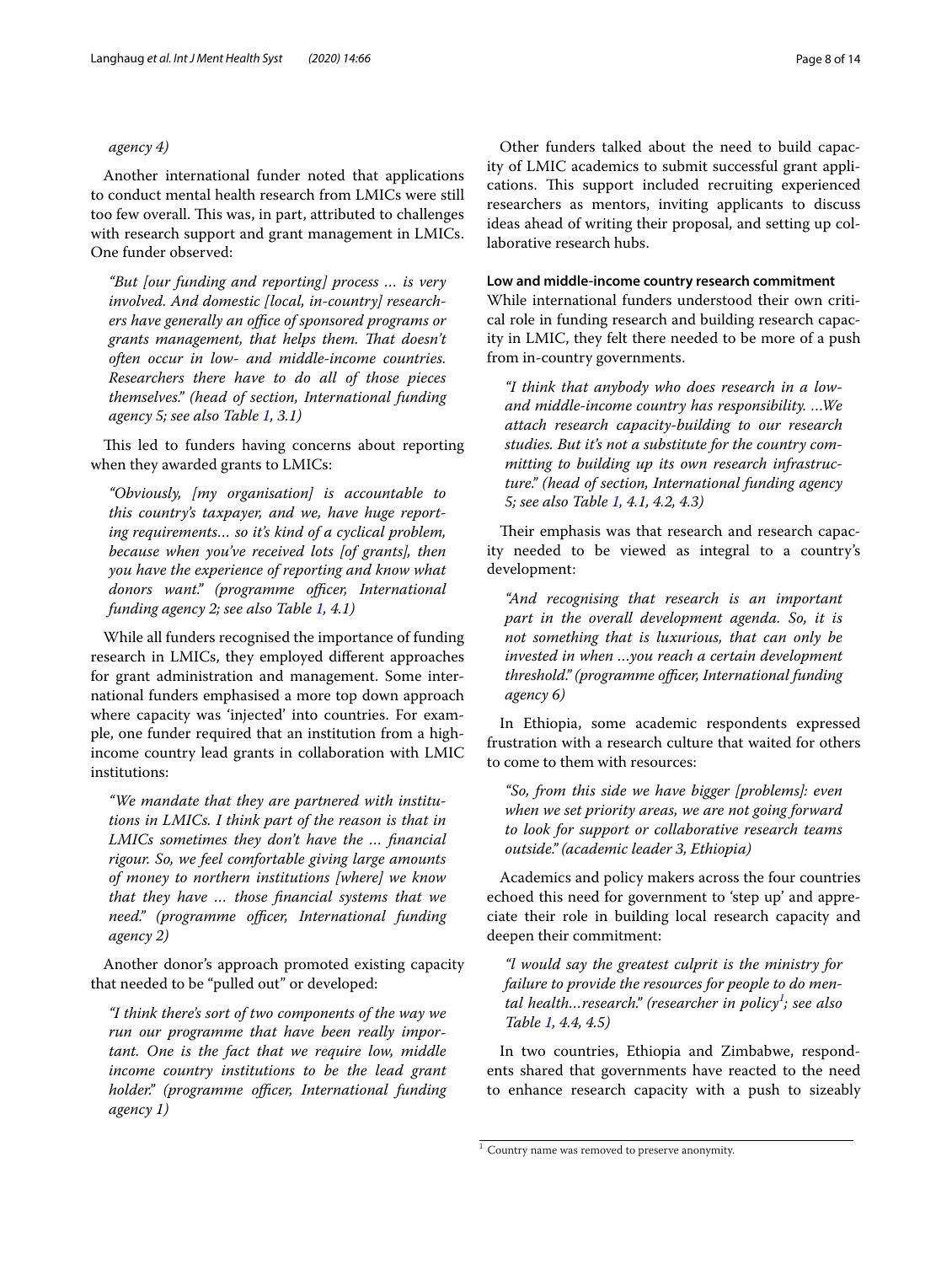increase the number of PhD graduates. While academics in both countries appreciated the need for more highlevel expertise, there was also a concern that the rapidity of this exponential increase would provide numbers without the requisite quality:

*"[our university was] mandated to take 1000 PhDs… You just need to train so that we will have faculty for all these universities… but for me, PhD level training is high level training… [is someone] who actually thinks, refects." (academic leader 1, Ethiopia)*

*"…so if you just recruit people and give them PhDs, that's not going to help in terms of quality." (academic leader 5, Ethiopia; see also Table [1,](#page-4-0) 4.6)*

#### **Advocacy: bridging the gap between research and policy?**

Across the four countries and the funding community, respondents recognised that the legitimacy of mental health as a priority predominantly lay with government. They also agreed that ultimately, the role of research was to guide national policy (see Table [1](#page-4-0), 5.1). Policymakers and academics frequently discussed the importance of having named government departments, posts, plans, or strategies for mental health; if there was not a policy or department that was dedicated to mental health, action would not happen.

To raise the profle of mental health, researchers discussed how they could best advocate to government. All types of respondents, including service users, stated that academic language needed to be simplifed (Table [1](#page-4-0), 5.2a, b). One service user ofered to translate academic work into language that would be easier for policymakers to interpret. Policymakers defned the emphasis on publications and academic language as an indication that academics were not 'practical' in the way they considered themselves to be:

*"Academics they like to publish: 'I…am publishing in so many peer review journals, frst author, sec*ond author...' That doesn't mean anything to a policy *maker. ….We have practical concerns: how is it going to help me reduce the problems that we are having in the hospital?" (policy maker 4, Malawi)*

However, academics stated that their research priorities were equally focussed on engaging with practical solutions to improve mental health outcomes in their respective countries.

Policymakers felt that an important advocacy strategy was for researchers to be present at their meetings. In most countries, the equivalent of a technical working group was a good place to start:

*"For example, if you do something on substance abuse, at least the mental health department for the Ministry of Health should have an idea of what is happening. And, if possible, be part of it so that the research fndings [can] easily reach up to the technical working group." (MOH researcher 1, Malawi).*

Many policy makers felt that academics did not take advantage of these opportunities.

"The sad thing is that I find that most of the academ*ics don't realise that there are these technical working committees, but these are committees where people with a specifc expertise can attend, present their fndings, … their theories, and … whatever they have to shape policy." (academic leader 1, Malawi).*

Moreover, respondents across the spectrum strongly agreed on the importance of involving policy makers at the outset of the research development (see Table [1](#page-4-0), 5.3). Service users concurred and also asked for more involvement in the research process.

Many respondents stated that the onus for knowledge translation was predominantly on the researcher. However, one policymaker from Malawi described how a programme that involved training and mentorship on evidence-based policy formation improved their ability to appreciate research fndings. Close to 40 middle-level managers from Parliament and the Ministry of Health were trained on how to translate research fndings into policy briefs and then mentored for 1 year: *"Now, after that, we were able to develop guidelines for evidence use here in Malawi."* (policy maker 4, Malawi). In addition, policy makers interviewed in Malawi felt that the current review of the mental health policy was more informed by research data (see Table  $1, 5.4$  $1, 5.4$ ). They also appreciated how research data could provide strong guidance in developing policy in resource limited settings (see Table [1](#page-4-0), 5.5).

Several international funding organisations equated research success with infuencing policy, and there were a number of examples of this in the transcripts from in-country researchers. In Malawi, data pertaining to depression in youth supported the inclusion of mental health into the school health curriculum (Table [1](#page-4-0), 5.6). In Zimbabwe, research data infuenced alcohol and tobacco policies (see Table [1](#page-4-0), 5.7). In Ethiopia, research data identifying epilepsy as the most common disorder seen at primary health care centres spurred the ministry to increase supplies of necessary drugs, train health professionals, and improve their tracking system (See Table [1,](#page-4-0) 5.8).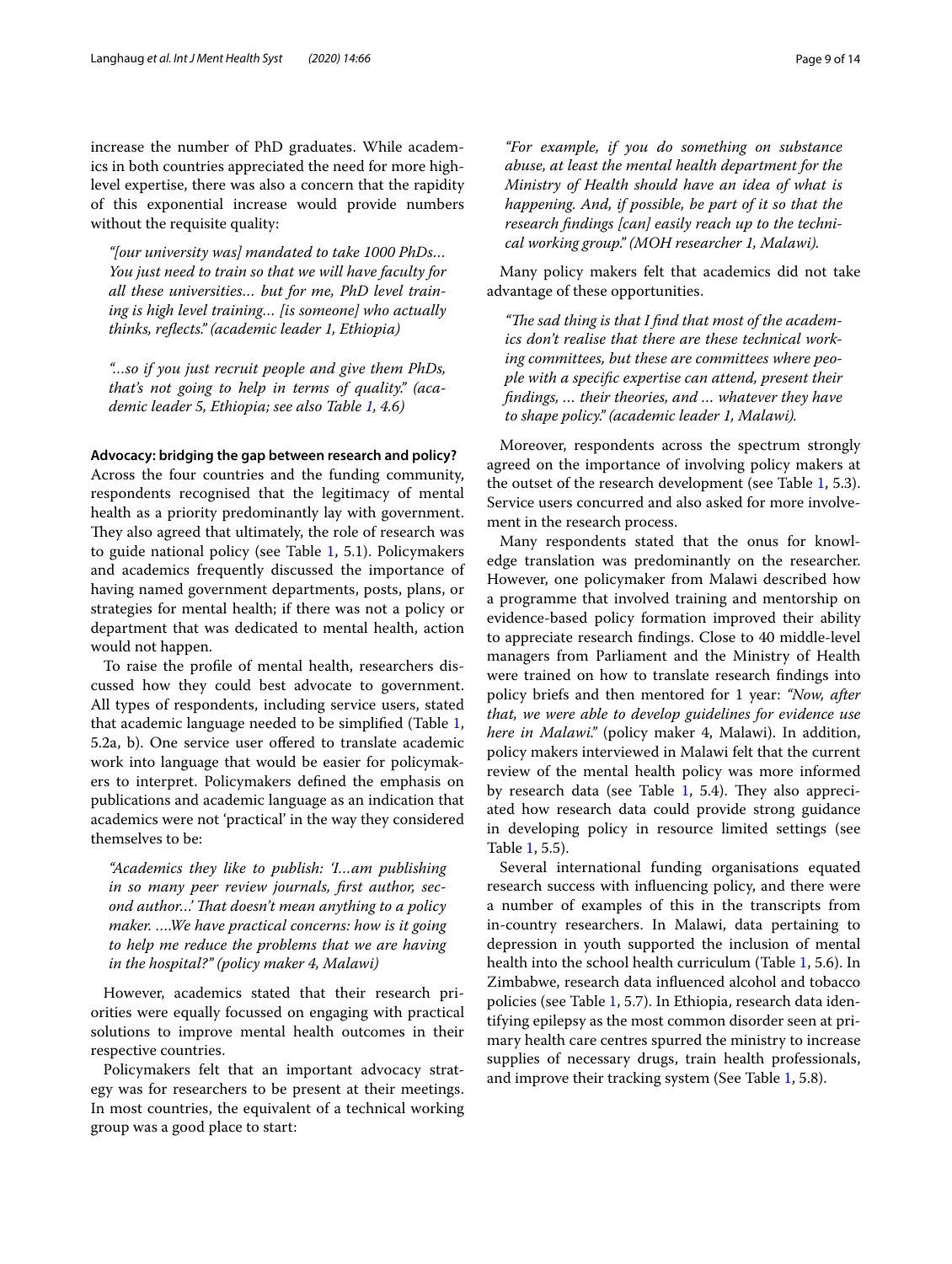## **Discussion**

To our knowledge, this is the frst study to investigate how to develop sustainable career tracks for mental health researchers in Africa. Our qualitative interviews with early-career researchers, policymakers, service users, African academics, and international funders revealed that while *all* stakeholders want more highimpact LMIC researchers, there are no clear pathways for developing their careers in African countries. While respondents highlighted the importance of the provision of quality research training programmes, there has been less support for the infrastructure that enables high-quality research: grants administration, mentorship, university leadership, research culture, and open communication between policymakers and researchers.

Respondents showed enthusiasm for research and believed that it is important, but they saw no clear replicable track to a research career within their universities or ministries of health. While there are selected examples of research excellence and successful African researchers, these academics were the exceptions, and respondents did not indicate that they knew how to replicate such trajectories. More often, both fellows and senior researchers noted the lack of senior mental health researchers to provide mentorship, for fellows and faculty alike, a fnding consistent with prior studies [\[19](#page-12-16)]. Senior researchers in LMICs faced the burden of training clinicians and researchers, conducting their own research, and, often, fulflling clinical duties, all without the administrative support provided to HIC clinician-researchers [\[18](#page-12-15), [29](#page-12-27)]. Beyond careers in academia, all respondents agreed that there could be a role for doctorate-level researchers in ministries of health and wanted more linkages between research and government. There were, however, even fewer career pathways for this than there were in academia, in part because of lack of funding or dedicated offices for mental health at a government level. Many respondents identifed that their universities and ministries of health did not have a 'research culture' in part because of the pressure to train clinicians and Master'slevel students. This weak 'research culture' may also be refected in diferences in the steps to a research career: many LMIC respondents saw a PhD as the end of research training with post-doctoral fellowships as 'luxuries,' while HIC funders considered PhDs as the frst step, recognising that post-docs and early-career grants should naturally follow.

A clear tension emerged in the funding community between those who prioritized giving grants directly to LMIC institutions and those who wanted to support research in LMICs, but expressed concerns regarding their capacity to manage grants. Those funders typically supported partnerships between HIC institutions who took responsibility for the funds and who partnered with African institutions. While both funders and African-based respondents highlighted the challenges that African institutions face with grant administration and management, these challenges are not insurmountable. One funder described how they prioritized directly funding African institutions. AMARI and PRIME are both examples of successful programs where African universities were responsible for the distribution of funds and funder reports. In order to promote this paradigm shift, some study participants argued that funders can also support African institutions to develop stronger administrative capacity, which has begun to be developed as part of some recent mental health capacity building eforts [[15\]](#page-12-12). HIC collaborators can partner with African institutions not only on research projects, but also on research administration and management, placing the administrative centre in African countries. Moreover, grant writers from African institutions can request funding for capacity building in administration and grant management.

Researchers, service users, and policymakers had similar goals to improve mental health services, but continued to articulate them diferently. Policymakers were open to translating research into policy, especially if they had additional training, and shared some examples of this. Academics wanted their research to inform policy and believed that policymakers drove the mental health agenda [[30,](#page-12-28) [31\]](#page-12-29). However, all groups highlighted that researchers did not present fndings in lay language and were often absent from policy meetings or conversations, fndings that echo prior work on the disconnect between the many voices advocating for global mental health [\[32](#page-12-30)]. The AMARI fellows, relative to more senior researchers, more often articulated specifc ideas of how to bring their research to the attention of policymakers, perhaps because of the training on advocacy they have received through AMARI, which included training on how to engage with policymakers and the general public, creating policy briefs and lay summaries.

There are a number of ways to shift the balance of power to promote the careers of LMIC researchers. First, while there has been impressive recent investment in building research capacity, this must continue, both as stand-alone research training initiatives, such as AMARI  $[21]$ , IMHERZ  $[13, 15]$  $[13, 15]$  $[13, 15]$  $[13, 15]$  and capacitybuilding integrated into larger studies, such as PRIME, EMERALD, and the US National Institutes of Health hubs such as AFFIRM and PaM-D [[4,](#page-12-3) [16,](#page-12-13) [17,](#page-12-14) [20\]](#page-12-17). Research capacity building initiatives should evaluate themselves based, in part, on whether the individuals who are trained go on to have research careers focussed on issues relevant to their home countries [\[4](#page-12-3), [33,](#page-12-31) [34](#page-13-0)]. Second, these capacity-building interventions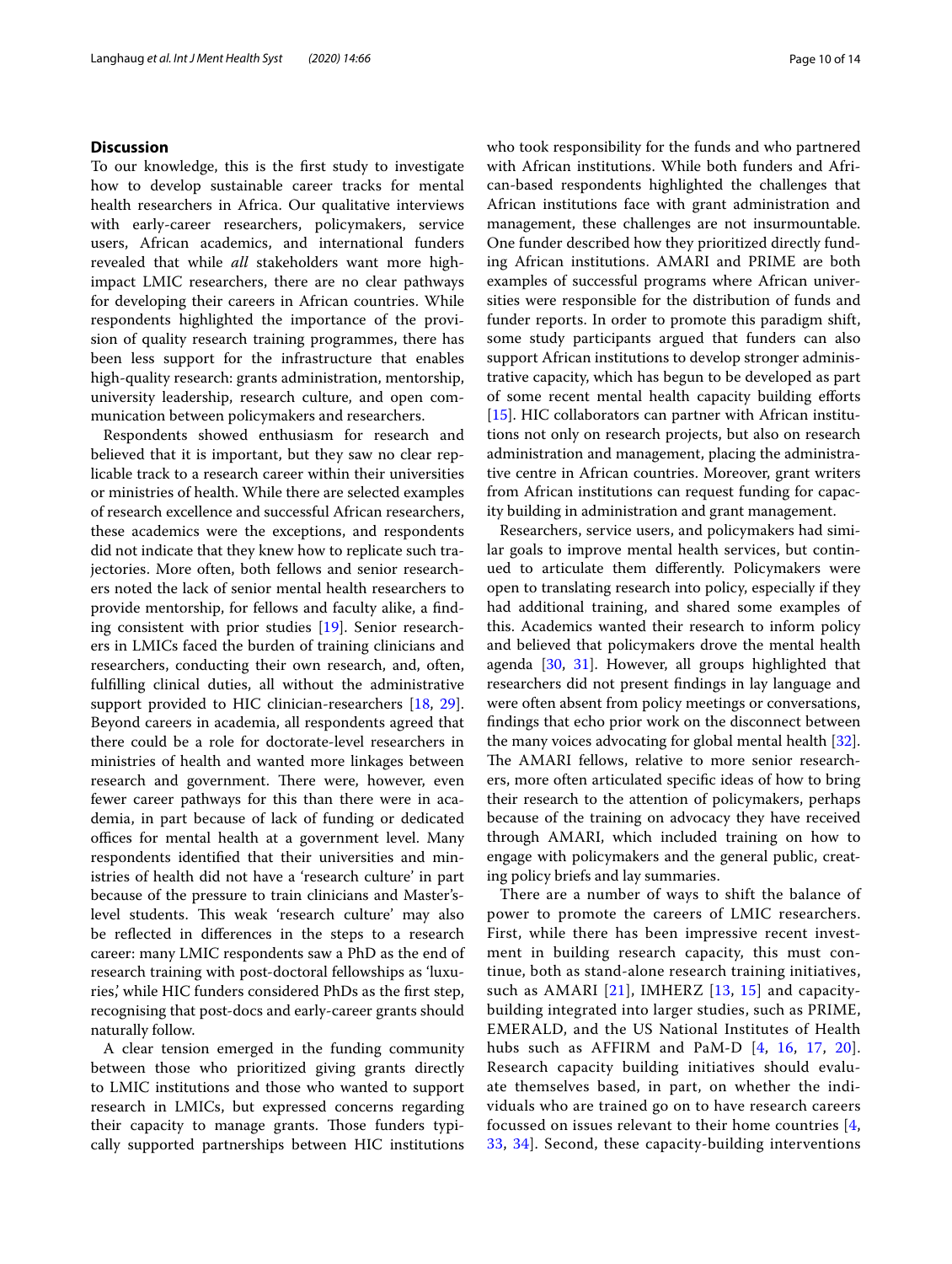should include more training on communication with policymakers and should encourage researchers to involve policymakers early in their research process [[25](#page-12-22), [29\]](#page-12-27). In parallel, we need more support for training policy makers within ministries of health to use existing research evidence to develop evidence-based policy and formulate research questions [\[35\]](#page-13-1). Third, we echo prior academics [[32](#page-12-30), [36\]](#page-13-2) in calling for funders to seek to develop the capacity of LMIC institutions to manage their grants, allowing more grants to be given directly to LMIC institutions and more interventions to be developed and tested locally. Fourth, LMIC researchers should feel empowered to take on the roles of first, corresponding, and senior authorship, with HIC researchers playing more supporting and coaching roles if required [\[4](#page-12-3), [34\]](#page-13-0). We acknowledge that this would involve a fundamental shift in how HIC universities promote and incentivise researchers working in LMICs. However, to quote Abimbola, "to make global health truly global is to make global health truly local." [\[37\]](#page-13-3). Fifth, research and clinical workforces must be developed in tandem. While recognising that the shortage of mental health clinicians in LMICs remains severe  $[8, 38, 39]$  $[8, 38, 39]$  $[8, 38, 39]$  $[8, 38, 39]$  $[8, 38, 39]$  $[8, 38, 39]$ , research, and in particular the involvement of clinicians in research, is also important for health systems strengthening [[13,](#page-12-11) [24\]](#page-12-21). Furthermore, clinical departments that are engaged in globally-recognised research may attract clinicians into typically-stigmatised specialties. More research funding going to LMICs will allow clinicians to more easily divide their time between research, teaching, and clinical work, helping develop a "research culture" at LMIC universities. One concrete way to support the capacity of more senior researchers and clinicians to teach and mentor might be to invest in increased administrative support for these individuals. LMIC universities, including African universities, should also develop policies that would allow clinicians who receive grants to 'buy out' clinical or teaching time for research. All of these aspects can draw on the experiences from other fields such as HIV or agriculture, where there has been greater progress on improving the research capacity of LMIC researchers.

This study has several limitations. First, half of the international funders did not reply or did not feel as if they were appropriate to interview. We did, however, get a depth of perspectives from funders as those who were most invested in global mental health funding were included. Additionally, by using purposive and chain referral sampling, we were able to develop an overall sample that was both deep and broad. No participants in the remainder of the sample declined to be interviewed. Second, the sample was limited to sub-Saharan Africa, and results cannot necessarily be generalised to all LMICs, as other regions (South America, Asia) may have better developed academic infrastructure and may face different challenges. Third, the results were not triangulated with university or national policy documents or with what grant funders are offering. However, we were interested in better understanding how LMIC academics perceive these policy documents, as that perception is what shapes how they interact with them, rather than what the policy documents actually state. Fourth, interviews took place within an existing capacity-building project, which may have made early-career researchers prone to desirability bias in their responses, but they were nevertheless important to include in the sample, as they are the focus of the project. To counteract this potential bias, we had an independent researcher not involved in AMARI conduct the interviews with fellows. Finally, while service users echoed similar points, their voices are not as represented in this study. Moving forward, we advocate for research that looks more specifically at service users and their organizations.

#### **Conclusion**

To strengthen mental health systems in Africa, there is great need for locally developed research to guide practice and policy. To quote Abimbola, "to make global health truly global is to make global health truly local." (Abimbola [[37\]](#page-13-3)). Within this broader frame, this study has focused on a neglected component of mental health research and advocacy: sustainable career tracks for African researchers. Given the critical component of mental health in African countries, socio-culturally appropriate and contextually relevant interventions need to be developed and implemented by researchers from those countries who best understand their own context. To promote career pathways for these researchers, there must be a paradigm shift to place the control of resources, study design, and authorship in large research projects in Africa and other LMICs, with HIC institutions in more supporting roles. This will require major changes in the way that HIC investigators and institutions conduct global health research to include more equitable ways of partnering with LMIC institutions.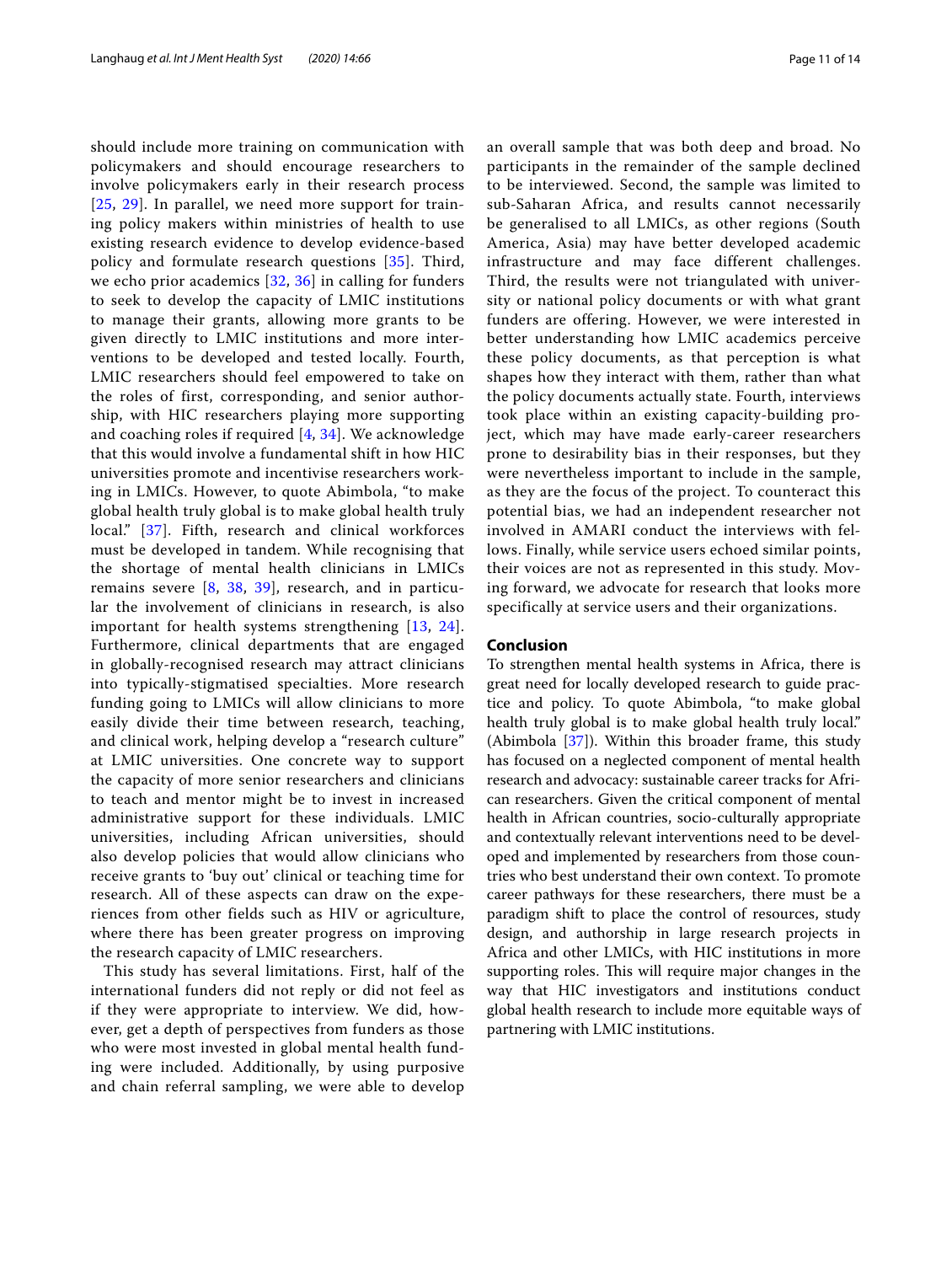## **Suggestion box: next steps**

International funders have a central role to play in shifting the centre of power in global mental health research. They should:

Support the development of offices of grant management and administration at LMIC universities and provide training in grant administration and fnancial management (as has been done in other felds, such as support for building and staffing national HIV laboratories in Africa)

• Prioritize giving grants directly to LMIC institutions, either without HIC institutions on the grant or with HIC institutions as supporting partners.

• Ensure that research capacity-building initiatives includes training in grant writing and funding for postdoctoral and early faculty positions (beyond degree programs). This could help early career researchers have more time for research, away from clinical or teaching responsibilities.

## Universities in LMIC should work toward:

• Creating contracts that allow clinicians to split their time between teaching, research, and clinical work. This would include giving them the option to "buy out" their clinical and teaching time if they receive research grants. Investing in developing infrastructure in grant writing, administration, and management so that university researchers would be better positioned to apply for and receive large grants. This could start with creating a

- position for someone who researches available grants, publicizes these opportunities, and provides support for researchers who are interested in applying.
- Investing in training in mentorship and supervision for both senior and early career researchers and should have mechanisms to recognize excellence in mentorship and supervision when considering promotion.
- Integrating research into training from the undergraduate level, including into medical school curricula to help foster a research culture.
- Creating a network of African universities that can foster a regional dialogue and share best practices on how publishing and position in the author order fts into promotion. The researchers we interviewed expressed frustration about the current system at many universities, where they often did not feel incentivized to participate in high-quality, collaborative research.
- Improving available skills and resources, departments of psychiatry and psychology should collaborate with other departments, such as maternal health or infectious disease, on research.

#### **Supplementary information**

**Supplementary information** accompanies this paper at [https://doi.](https://doi.org/10.1186/s13033-020-00388-1) [org/10.1186/s13033-020-00388-1](https://doi.org/10.1186/s13033-020-00388-1).

<span id="page-11-1"></span><span id="page-11-0"></span>**Additional fle 1: Appendix A.** Background to the four institutions supported by AMARI.

**Additional fle 2: Appendix B.** Interview Guides.

#### **Acknowledgements**

This work was supported through the DELTAS Africa Initiative [DEL-15-01]. The DELTAS Africa Initiative is an independent funding scheme of the African Academy of Sciences (AAS)'s Alliance for Accelerating Excellence in Science in Africa (AESA) and supported by the New Partnership for Africa's Development Planning and Coordinating Agency (NEPAD Agency) with funding from the Wellcome Trust [DEL-15-01] and the UK government. The views expressed in this publication are those of the author(s) and not necessarily those of AAS, NEPAD Agency, Wellcome Trust or the UK government. CH (King's College London and AAU), CL (King's College London and UCT), AA (Addis Ababa University) and DC (University of Zimbabwe) are funded by the National Institute of Health Research (NIHR) Global Health Research Unit on Health System Strengthening in Sub-Saharan Africa, King's College London (GHRU 16/136/54) using UK aid from the UK Government. The views expressed in this publication are those of the authors and not necessarily those of the NIHR or the Department of Health and Social Care.

#### **Authors' contributions**

LL analysed the data and drafted the manuscript. SH, CH, and RM created the study protocol and drafted the interview guides. SH, CH, WM, KS, HJ, and CM conducted the interviews. BM analysed the data. DC, MA, RS, CB, WM, KS, AA, and CL contributed to overall project design for AMARI which includes this sub-study. All authors read and approved the fnal manuscript.

#### **Funding**

This work was supported by the DELTAS Africa Initiative [DEL-15-01]. The DELTAS Africa Initiative is an independent funding scheme of the African Academy of Sciences (AAS)'s Alliance for Accelerating Excellence in Science in Africa (AESA) and supported by the New Partnership for Africa's Development Planning and Coordinating Agency (NEPAD Agency) with funding from the Wellcome Trust [DEL-15-01] and the UK government. The views expressed in this publication are those of the author(s) and not necessarily those of AAS, NEPAD Agency, Wellcome Trust or the UK government.

#### **Availability of data and materials**

Data are not publicly available as the information shared in the transcripts make it possible to identify the respondents. As such, this data is available from the corresponding author on reasonable request.

#### **Ethics approval and consent to participate**

Ethical approval was obtained from the Institutional Review Board of the College of Health Sciences, Addis Ababa University (Ethiopia), the College of Medicine Research and Ethics Committee [COMREC] in Malawi, the Human Research Ethics Committee (HREC), Faculty of Health Sciences at the University of Cape Town (South Africa), the Medical Research Council of Zimbabwe (Zimbabwe), and the Research Ethics Committee (REC) at King's College London. Written informed consent was obtained from all participants before the interview took place.

## **Consent for publication**

Not applicable

#### **Competing interests**

The authors declare that they have no competing interests.

#### **Author details**

<sup>1</sup> African Mental Health Research Initiative (AMARI), Department of Psychiatry, College of Health Sciences, University of Zimbabwe, Harare, Zimbabwe.<br><sup>2</sup> Centre for Global Mental Health, Health Service and Population Research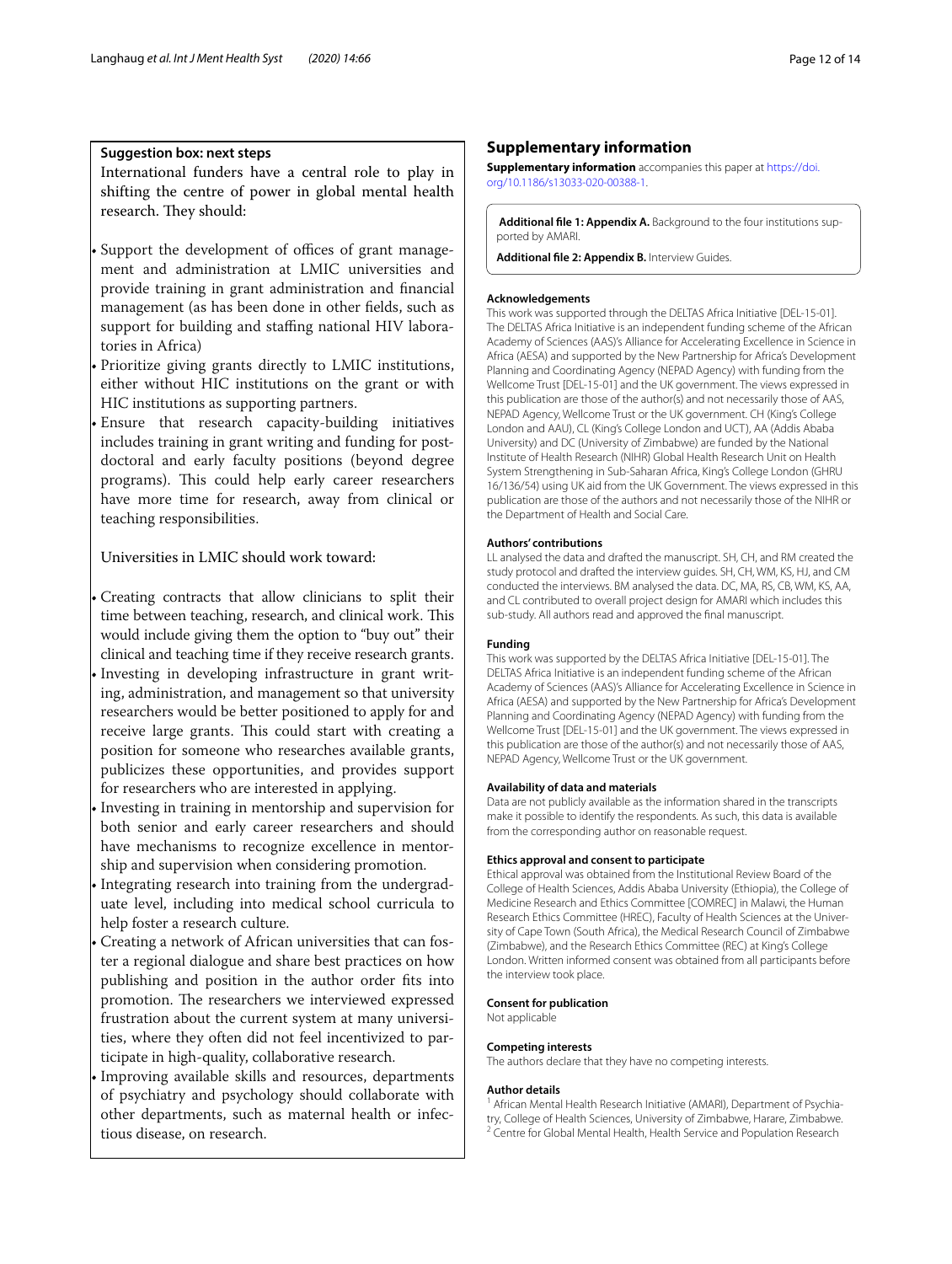Department, Institute of Psychiatry, Psychology and Neuroscience, Kings College London, London, UK. 3 Department of Medicine, University of Washington, Seattle, WA, USA. 4 Department of Psychiatry, WHO Collaborating Centre in Mental Health Research and Capacity-Building, School of Medicine, College of Health Sciences, Addis Ababa University, Addis Ababa, Ethiopia.<br><sup>5</sup> Centre for Innovative Drug Development and Therapeutic Trials for Africa (CDT-Africa), College of Health Sciences, Addis Ababa University, Addis Ababa, Ethiopia. 6 Department of Mental Health, College of Medicine, University of Malawi, Blantyre, Malawi. <sup>7</sup> Alan J. Flisher Centre for Public Mental Health, Department of Psychiatry and Mental Health, University of Cape Town, Cape Town, South Africa.

Received: 20 May 2020 Accepted: 21 July 2020<br>Published online: 14 August 2020

#### **References**

- <span id="page-12-0"></span>1. Whiteford H, Degenhardt L, Rehm J, Baxter A, Ferrari A, Erskine H, et al. Global burden of disease attributable to mental and substance use disorders: fndings from the Global Burden of Disease Study 2010. Lancet. 2013;382(9904):1575–86. [https://doi.org/10.1016/s0140-6736\(13\)61611-6.](https://doi.org/10.1016/s0140-6736(13)61611-6)
- <span id="page-12-1"></span>2. Murray C, HALE Collaborators. Global, regional, and national disabilityadjusted life-years (DALYs) for 359 diseases and injuries and healthy life expectancy (HALE) for 195 countries and territories, 1990–2017: a systematic analysis for the Global Burden of Disease Study 2017. Lancet. 2018;392(10159):1859–922. [https://doi.org/10.1016/s0140-6736\(18\)32335](https://doi.org/10.1016/s0140-6736(18)32335-3) [-3.](https://doi.org/10.1016/s0140-6736(18)32335-3)
- <span id="page-12-2"></span>3. Liu NH, Daumit GL, Dua T, Aquila R, Charlson F, Cuijpers P, et al. Excess mortality in persons with severe mental disorders: a multilevel intervention framework and priorities for clinical practice, policy and research agendas. World psychiatry. 2017;16(1):30–40. [https://doi.org/10.1002/](https://doi.org/10.1002/wps.20384) [wps.20384.](https://doi.org/10.1002/wps.20384)
- <span id="page-12-3"></span>4. Semrau M, Evans-Lacko S, Alem A, Ayuso-Mateos JL, Chisholm D, Gureje O, et al. Strengthening mental health systems in low-and middle-income countries: the Emerald programme. BMC Medicine. 2015;13:79.
- <span id="page-12-4"></span>5. Mari J, Patel V, Kieling C, Razzouk D, Tyrer P, Herrman H. The 5/95 gap in the indexation of psychiatric journals in low- and middle-income countries. Acta Psychiatr Scand. 2010;121:152–6.
- <span id="page-12-5"></span>6. Hedt-Gauthier B, Jeufack H, Neufeld N, Alem A, Sauer S, Odhiambo J, et al. Stuck in the middle: a systematic review of authorships in collaborating health research in Africa, 2014–2016. BMJ Global Health. 2019;4:e001853. [https://doi.org/10.1136/bmjgh-2019-001853.](https://doi.org/10.1136/bmjgh-2019-001853)
- <span id="page-12-6"></span>7. Patel V. Closing the 10/90 divide in global mental health research. Acta Psychiatr Scand. 2007;115:257–9. [https://doi.org/10.111](https://doi.org/10.1111/j.1600-0447.2007.01012.x) [1/j.1600-0447.2007.01012.x](https://doi.org/10.1111/j.1600-0447.2007.01012.x).
- <span id="page-12-32"></span>8. Kakuma R, Minas H, van Ginneken N, Dal Poz MR, Desiraju K, Morris JE, Saxena S, Scheffler RM. Human resources for mental health care: current situation and strategies for action. Lancet. 2011;378(9803):1654–63. [https](https://doi.org/10.1016/s0140-6736(11)61093-3) [://doi.org/10.1016/s0140-6736\(11\)61093-3.](https://doi.org/10.1016/s0140-6736(11)61093-3)
- <span id="page-12-7"></span>9. Ng L, Magidson J, Hock R, Joska J, Fekadu A, Hanlon C, Galler J, Safren S, Borba C, Fricchione G, Henderson D. Proposed training areas for global mental health researchers. Acad Psychiatry. 2016;40(4):679–85. [https://](https://doi.org/10.1007/s404596-016-0518) [doi.org/10.1007/s404596-016-0518](https://doi.org/10.1007/s404596-016-0518).
- <span id="page-12-8"></span>10. Patel V, Saxena S, Lund C, Thornicroft G, Baingana F, Bolton P, et al. The Lancet Commission on global mental health and sustainable development. The Lancet. 2018;392:10157. [https://doi.org/10.1016/S0140](https://doi.org/10.1016/S0140-6736(18)31612-X) [-6736\(18\)31612-X](https://doi.org/10.1016/S0140-6736(18)31612-X).
- <span id="page-12-9"></span>11. Kohrt B, Rasmussen A, Kaiser B, Haroz E, Maharjan S, Mutamba B, et al. Cultural concepts of distress and psychiatric disorders: literature review and research recommendations for global mental health epidemiology. Int J Epidemiol. 2014;43(2):365–406. [https://doi.org/10.1093/ije/dyt227.](https://doi.org/10.1093/ije/dyt227)
- <span id="page-12-10"></span>12. Collins P, Patel V, Joestl S, March D, Insel T, Daar A. Grand challenges in global mental health. Nature. 2011;475:27–30. [https://doi.](https://doi.org/10.1038/475027a) [org/10.1038/475027a.](https://doi.org/10.1038/475027a)
- <span id="page-12-11"></span>13. Abas M, Nhiwatiwa S, Mangezi W, Jack H, Piette A, Cowan F, Barley E, Chingono A, Iversen A, Chibanda D. Building mental health workforce capacity through training and retention psychiatrists in Zimbabwe. Int Rev Psychiatry. 2014;26(4):453–9.
- <span id="page-12-23"></span>14. Mangezi WO, Nhiwatiwa SM, Cowan FM, Chibanda D, Hakim J, Lund C, Abas MA. Improving psychiatric education and research capacity

in Z imbabwe. Med Educ. 2014;48(11):1132. [https://doi.org/10.1111/](https://doi.org/10.1111/medu.12554) [medu.12554](https://doi.org/10.1111/medu.12554).

- <span id="page-12-12"></span>15. Hakim J, Chidzonga M, Borok M, Nathoo K, Matenga J, Havranek E, et al. Medical education partnership initiative (MEPI) in Zimbabwe: outcomes and challenges global health. Sci Pract. 2018;6(1):82–92.
- <span id="page-12-13"></span>16. Lund C, Alem A, Schneider M, Hanlon C, Ahrens J, Bandawe C, et al. Generating evidence to narrow the treatment gap for mental disorders in sub-Saharan Africa: rationale, overview and methods of AFFIRM. Epidemiol Psychiatr Sci. 2015;24(3):233–40. [https://doi.org/10.1017/s2045](https://doi.org/10.1017/s2045796015000281) [796015000281.](https://doi.org/10.1017/s2045796015000281)
- <span id="page-12-14"></span>17. Breuer E, Hanlon C, Bhana A, Chisholm D, De Silva M, Fekadu A, et al. Partnerships in a Global Mental Health Research Programme—the example of PRIME. Global Social Welfare. 2018. [https://doi.org/10.1007/s4060](https://doi.org/10.1007/s40609-018-0128-6) [9-018-0128-6](https://doi.org/10.1007/s40609-018-0128-6).
- <span id="page-12-15"></span>18. Schneider M, Sorsdahl K, Mayston R, Ahrens J, Chibanda D, Fekadu A, et al. Developing mental health research in sub-Saharan Africa: capacity building in the AFFIRM project. Glob Mental Health. 2016;3:e33. [https://](https://doi.org/10.1017/gmh.2016.28) [doi.org/10.1017/gmh.2016.28](https://doi.org/10.1017/gmh.2016.28).
- <span id="page-12-16"></span>19. da Silva ATC, Hanlon C, Susser E, Rojas G, Claro HG, Quayle J, et al. Enhancing mental health research capacity: emerging voices from the National Institute of Mental Health (NIMH) global hubs. Int J Mental Health Syst. 2019;13:21. <https://doi.org/10.1186/s13033-019-0276-9>.
- <span id="page-12-17"></span>20. Gureje O, Seedat S, Kola L, Appiah-Poku J, Othieno C, Harris B, et al. Partnership for mental health development in Sub-Saharan Africa (PaM-D): a collaborative initiative for research and capacity building. Epidemiol Psychiatr Sci. 2019;28(4):389–96. [https://doi.org/10.1017/s204579601](https://doi.org/10.1017/s2045796018000707) [8000707](https://doi.org/10.1017/s2045796018000707).
- <span id="page-12-18"></span>21. Merritt C, Jack H, Mangezi W, Chibanda D, Abas M. Positioning for success: building capacity in academic competencies for early-career researchers in sub-Saharan Africa. Glob Mental Health. 2019;2019(6):e16. [https://doi.](https://doi.org/10.1017/gmh.2019.14) [org/10.1017/gmh.2019.14](https://doi.org/10.1017/gmh.2019.14).
- <span id="page-12-19"></span>22. Willis-Shattuck M, Bidwell P, Thomas S, Wyness L, Blaauw D, Ditlopo P. Motivation and retention of health workers in developing countries: a systematic review. BMC Health Serv Res. 2008;8:247. [https://doi.](https://doi.org/10.1186/1472-6963-8-247) [org/10.1186/1472-6963-8-247](https://doi.org/10.1186/1472-6963-8-247).
- <span id="page-12-20"></span>23. Lehmann U, Dieleman M, Martineau T. Staffing remote rural areas in middle- and low-income countries: a literature review of attraction and retention. BMC Health Serv Res. 2008;8:19. [https://doi.](https://doi.org/10.1186/1472-6963-8-19) [org/10.1186/1472-6963-8-19](https://doi.org/10.1186/1472-6963-8-19).
- <span id="page-12-21"></span>24. Jack H, Canavan M, Ofori-Atta A, Taylor L, Bradley E. Recruitment and retention of mental health workers in Ghana. PLoS ONE. 2013;8(2):e57940. <https://doi.org/10.1371/journal.pone.0057940>.
- <span id="page-12-22"></span>25. Lund C, Tomlinson M, De Silva M, Fekadu A, Shidhaye R, Jordans M, et al. PRIME: a programme to reduce the treatment gap for mental disorders in fve low- and middle-income countries. PLoS Med. 2012;9(12):e1001359. <https://doi.org/10.1371/journal.pmed.1001359>.
- <span id="page-12-24"></span>26. Biernacki P, Waldorf D. Snowball sampling: problems and techniques of chain referral sampling. Sociol Methods Res. 1981;10(2):141–63.
- <span id="page-12-25"></span>27. Glaser B, Strauss A. The discovery of grounded theory: strategies for qualitative research. Mill Valley: Sociology Press; 1967.
- <span id="page-12-26"></span>28. Patton M. Qualitative research and evaluation methods: integrating theory and practice. 4th ed. California: Sage Publications; 2002.
- <span id="page-12-27"></span>29. Thornicroft G, Cooper S, Van Bortel T, Kakuma R, Lund C. Capaity building in global mental health research. Harv Rev Psychiatry. 2012;20(1):13–24. <https://doi.org/10.3109/10673229.2012.649117>.
- <span id="page-12-28"></span>30. Shilton T, Champagne B, Blanchard CL, Ibarra L, Kasesmup V. Towards a global framework for capacity building for non-communicable disease advocacy in low- and middle-income countries. Glob Health Promot. 2013;20(Supp. 4):6–19. [https://doi.org/10.1177/1757975913501208.](https://doi.org/10.1177/1757975913501208)
- <span id="page-12-29"></span>31. Hendler R, Kidia K, Machando D, Crooks M, Mangezi W, Abas M, et al. "We Are Not Really Marketing Mental Health": mental health advocacy in Zimbabwe. PLoS ONE. 2016;11(9):e0161860. [https://doi.org/10.1371/](https://doi.org/10.1371/journal.pone.0161860) [journal.pone.0161860](https://doi.org/10.1371/journal.pone.0161860).
- <span id="page-12-30"></span>32. Tomlinson M, Lund C. Why does mental health not get the attention it deserves? An application of the Shifman and Smith Framework. PLoS Med. 2012;9(2):e1001178. [https://doi.org/10.1371/journal.pmed.1001178.](https://doi.org/10.1371/journal.pmed.1001178)
- <span id="page-12-31"></span>33. Evans-Lacko S, Hanlon C, Alem A, Ayuso-Mateos JL, Chisholm D, Gureje O, et al. Evaluation of capacity-building strategies for mental health system strengthening in low- and middle-income countries for service users and carers, policymakers and planners, and researchers. BJPsych Open. 2019;5(e67):1–10.<https://doi.org/10.1192/bjo.2019.14>.